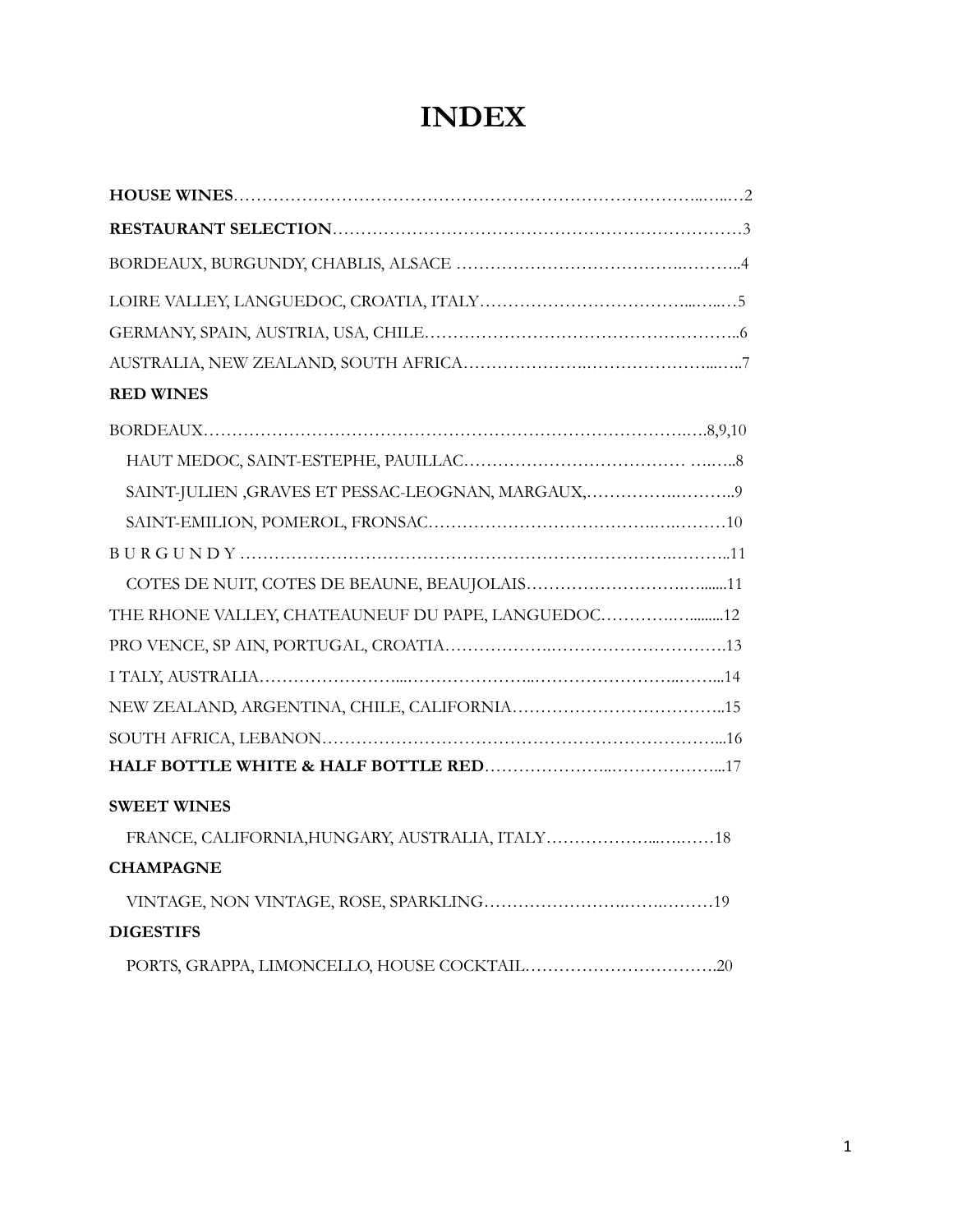# **HOUSE WINES**

## **WHITE**

| <b>200.</b> | FINCA CERRADA, Viura (Organic&Vegan)   | £9.50  | €36.00 |
|-------------|----------------------------------------|--------|--------|
| 202.        | <b>FORTE ALTO</b> , Pinot Grigio       | £9.50  | €36.00 |
| 204.        | PATRIARCHE, Chardonnay, France         | €10.00 | €38.00 |
| 210.        | <b>HUNKY DORY,</b> Sauvignon Blanc, NZ | €10.50 | €40.00 |

### **ROSE**

| 214. | <b>STUDIO BY NIRAVAL</b> , <i>Cote de Provence</i> | €14.00 | $\epsilon$ 48.00 |
|------|----------------------------------------------------|--------|------------------|
|------|----------------------------------------------------|--------|------------------|

### **REDS**

| 402. | <b>FONTARECHE</b> , Merlot, France                  | £9.50  | €36.00 |
|------|-----------------------------------------------------|--------|--------|
| 404. | <b>BOUCHARD</b> , <i>Pinot Noir</i> , <i>France</i> | €9.50  | €36.00 |
| 410. | LOPEZ de HARO, Tempranillo, Crianza, Rioja          | €11.00 | €40.00 |
| 412. | <b>CHAKANA</b> , Malbec, Argentina                  | €10.00 | €38.00 |

## **BUBBLES by glass**

|      | 990. PROSECCO, Furlan                         | €16.00 | €60.00 |
|------|-----------------------------------------------|--------|--------|
| 960. | <b>PROSECCO SPUMANTE ROSE, Terra Serena</b>   | €16.00 | €60.00 |
| 930. | <b>CHARLES HEIDSEICK,</b> $N/V$ , <i>Brut</i> | €22.00 | €11.00 |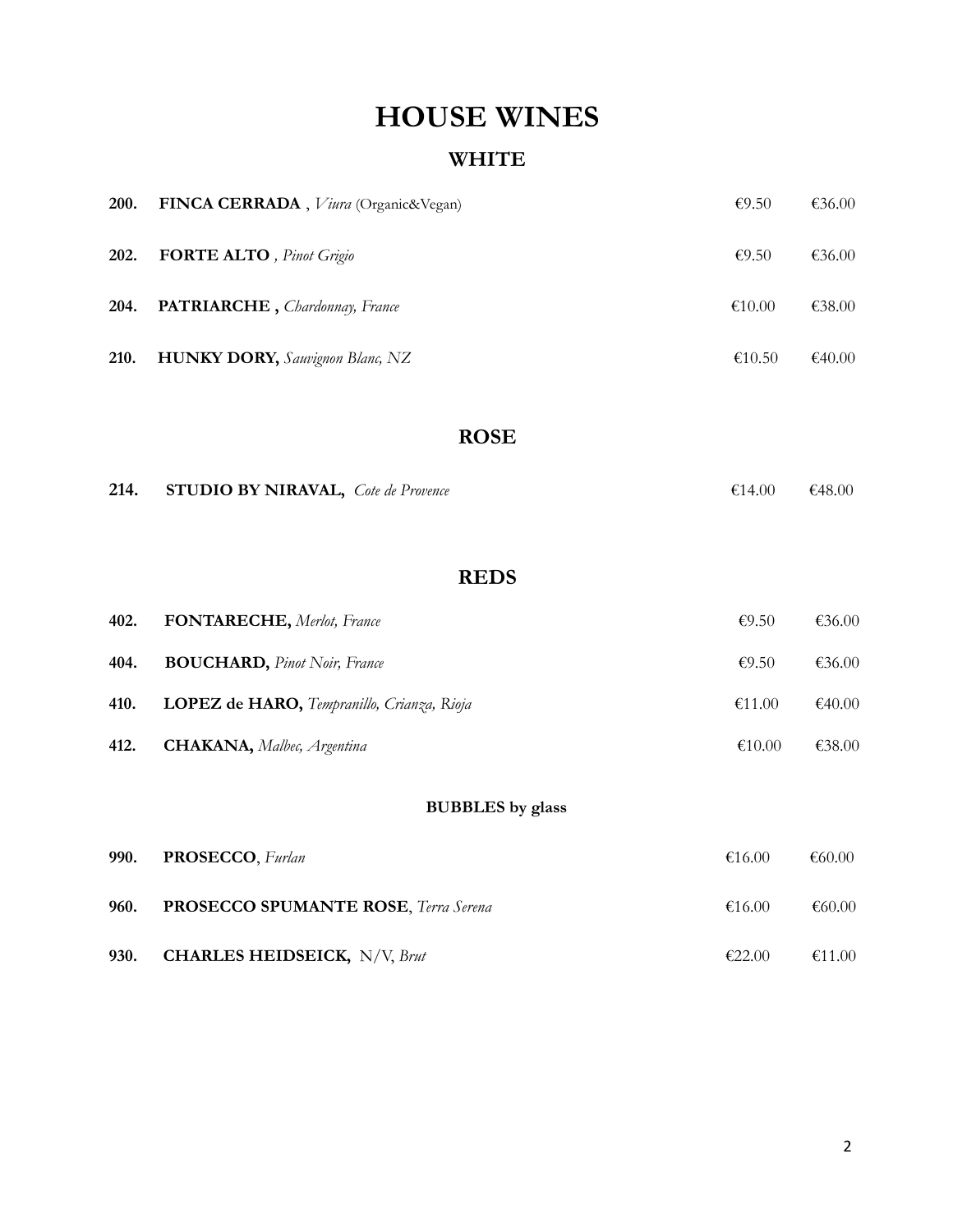# **RESTAURANT SELECTION**

### **WHITE**

| 276. | <b>AU BON CLIMAT</b> , <i>Chardonnay</i> – <i>Wild Boy</i>                   | 2018 | €75.00 |
|------|------------------------------------------------------------------------------|------|--------|
|      | Santa Barbara, Clendenen Family                                              |      |        |
|      | Nicely constructed, fresh pear and peach scents are uplifted by citrus notes |      |        |
|      |                                                                              |      |        |

### **RED**

| 500. | <b>BODEGA EMILIO MORO, Ribera del Duero</b>              | 2018 | €75.0 |
|------|----------------------------------------------------------|------|-------|
|      | Notes of cassis, crushed dark cherries and baking spice, |      |       |

 *with a full body, well-developed structure and smooth tannins*

#### **ROSE**

**222. ROSE DI MASI,** *Italy* €50.00

*.*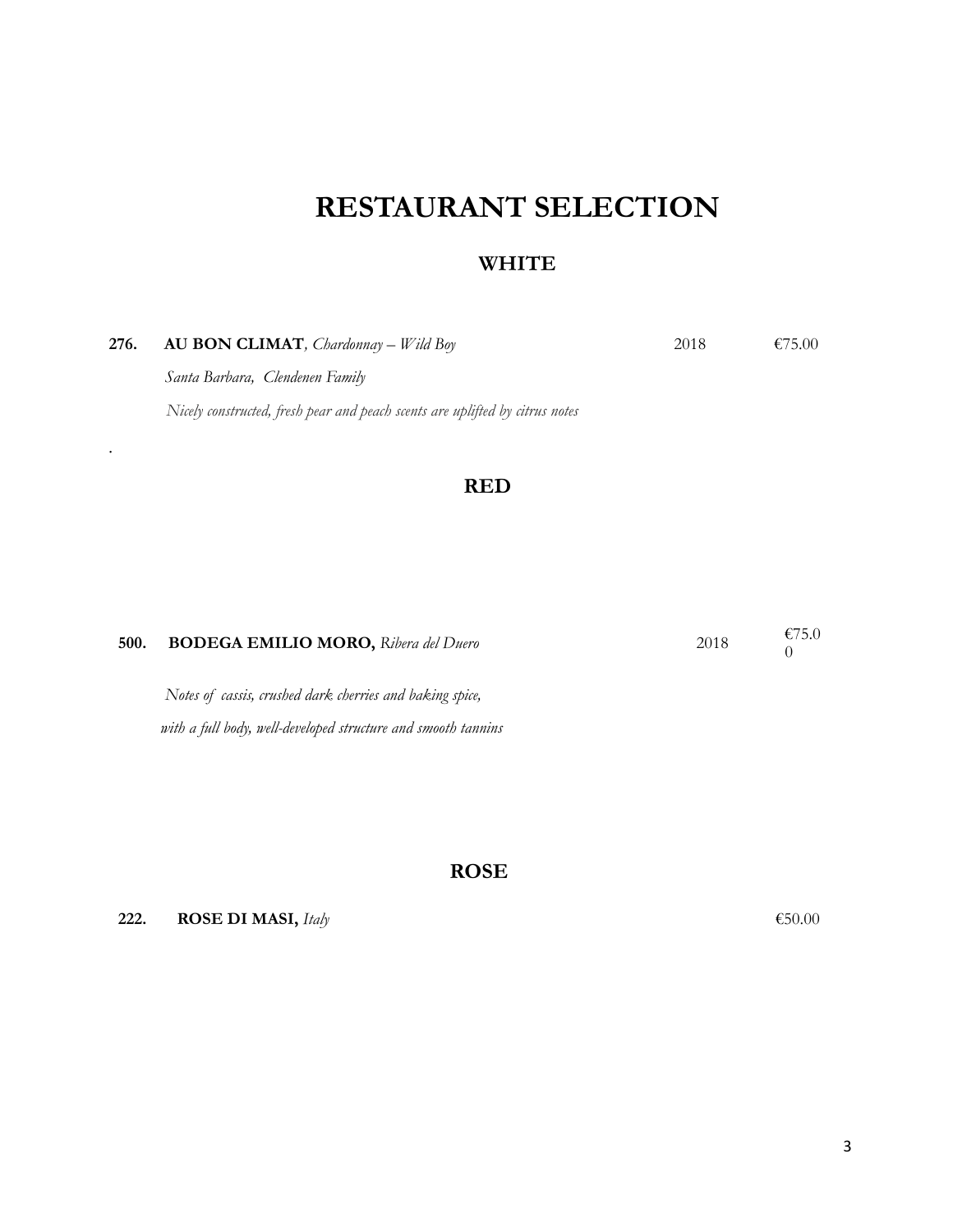# **WHITE WINES**

### **BORDEAUX**

| 226. CHATEAU DU MOURET, Médeville Family | 2016 | €70.00 |
|------------------------------------------|------|--------|
| Sauvignon Blanc- Semillon                |      |        |
|                                          |      |        |

### **BURGUNDY**

| 228. | <b>MACON VILLAGES, Domaine Roger Luquets</b>            | 2018 | €50.00  |
|------|---------------------------------------------------------|------|---------|
| 230. | <b>SAINT VERAN, Château de Beauregard</b>               | 2017 | €80.00  |
| 232. | <b>MEURSAULT</b> , Patrick Javillier                    | 2016 | €175.00 |
| 234. | <b>PULIGNY-MONTRACHET</b> , Domaine Marchard De Gramont | 2016 | €225.00 |

### **CHABLIS**

|      | 236. CHABLIS, Domaine de la Cornasse  | 2018 | €80.00  |
|------|---------------------------------------|------|---------|
| 238. | <b>CHABLIS 1er CRU, Domaine Fevre</b> | 2019 | €130.00 |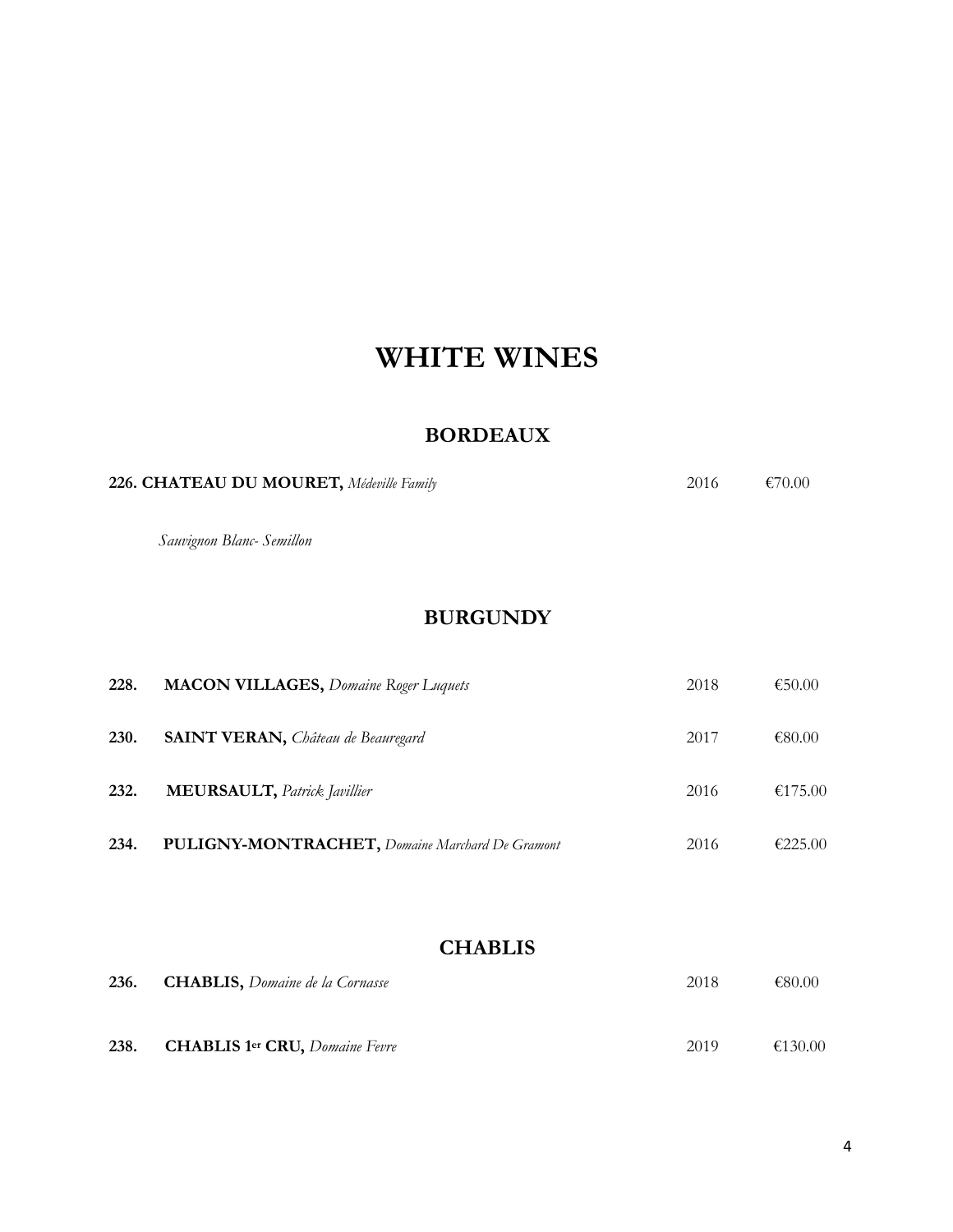### **ALSACE**

| 240. | <b>CATTIN</b> , Riesling                           | 2019 | €35.00 |
|------|----------------------------------------------------|------|--------|
| 242. | <b>CHATEAU D'ORSCHWIHR, Pinot gris, Bollenberg</b> | 2014 | €52.00 |
|      | 244. BECKER, Gewurztraminer, Rimelsberg            | 2016 | €60.00 |

### **LOIRE VALLEY**

| 252. | <b>DOMAINE DIDIER DAGUENEAU - 'SILEX', Saint Andelain</b> | $2012$ €300.00 |        |
|------|-----------------------------------------------------------|----------------|--------|
| 250. | <b>SANCERRE, Jean-Max Roger "Cuvee CM"</b>                | 2019           | €65.00 |
| 248. | <b>MENETOU SALON, Domaine de L'ermitage</b>               | 2018           | €60.00 |
| 246. | MUSCADET SUR LIE, Domaine La Haut Fevrie                  | 2019           | €40.00 |

### **LANGUEDOC**

| 254. | <b>VENTENAC CUVEE CAROLE</b> , <i>Chardonnay</i> / Gros Manseng | 2020 | €40.00  |
|------|-----------------------------------------------------------------|------|---------|
|      | 256. CHATEAU-RIVES BLANQUES, Chardonny                          | 2016 | €65.00. |

## **CROATIA**

| 258. | $\mathbf{MATO \v{\mathring{S}} EVI} \v{\mathring{C}},$ Alba, Malvazija Istarska | 2019 | $\epsilon$ 50. |
|------|---------------------------------------------------------------------------------|------|----------------|
|      |                                                                                 |      | 00             |

## **ITALY**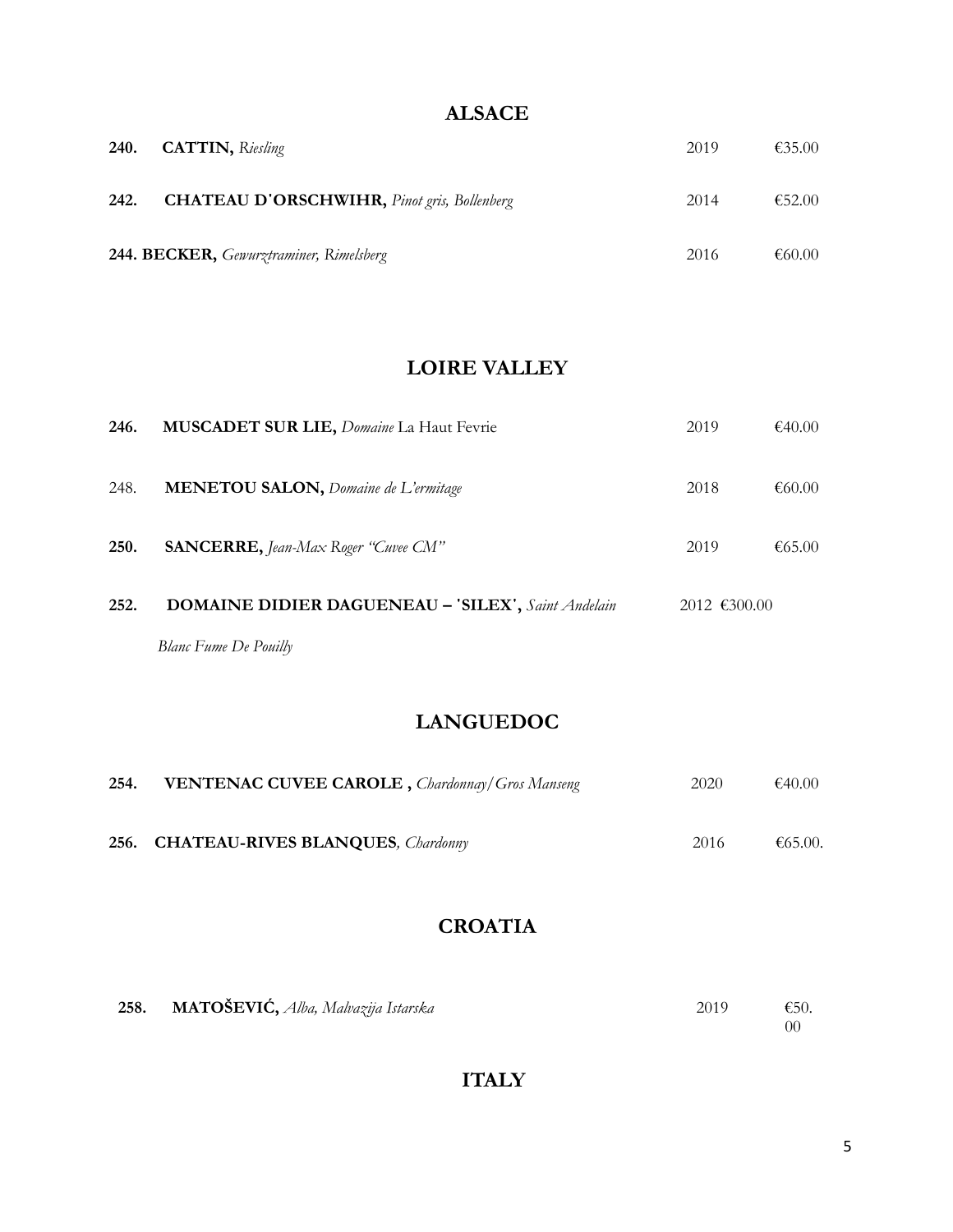| 202. | PINOT GRIGIO, Forte Alto                                    | 2020<br>€36.00         |  |
|------|-------------------------------------------------------------|------------------------|--|
| 260. | <b>GAVI Di GAVI, La Giustiniana, Piemonte</b><br>Cortese    | €50.<br>2019<br>$00\,$ |  |
|      | 262. ALOIS LAGEDER, Sudtirol - Alto Adige<br>Gewurztraminer | 2015<br>€50.00         |  |

### **GERMANY**

| 264. | DR. LOOSEN, Riesling, Mosel               | 2020  | €50.00 |
|------|-------------------------------------------|-------|--------|
| 266. | <b>LEITZ</b> , Riesling, Rheingau Trocken | 2014  | €65.00 |
| 268. | WILLI HAAG, Riesling, Trocken, Mosel      | 2014  | €90.00 |
| 270. | <b>DONNHOFF, Riesling Kabinett, Nahe</b>  | 16/17 | €80.00 |
|      |                                           |       |        |

### **SPAIN**

| 272. ALBARIÑO, Martin Codax       | 2020 | €50.00 |
|-----------------------------------|------|--------|
| Rias Baixas, Cambados, Pontevedra |      |        |

## **AUSTRIA**

| 274. | <b>LOIBNER BERG, F.X Pichler Gruner Veltliner-Smaragd</b> |  |  |  |  |  | 2017 €85.00 <i>Wachau</i> Osterreich |
|------|-----------------------------------------------------------|--|--|--|--|--|--------------------------------------|
|------|-----------------------------------------------------------|--|--|--|--|--|--------------------------------------|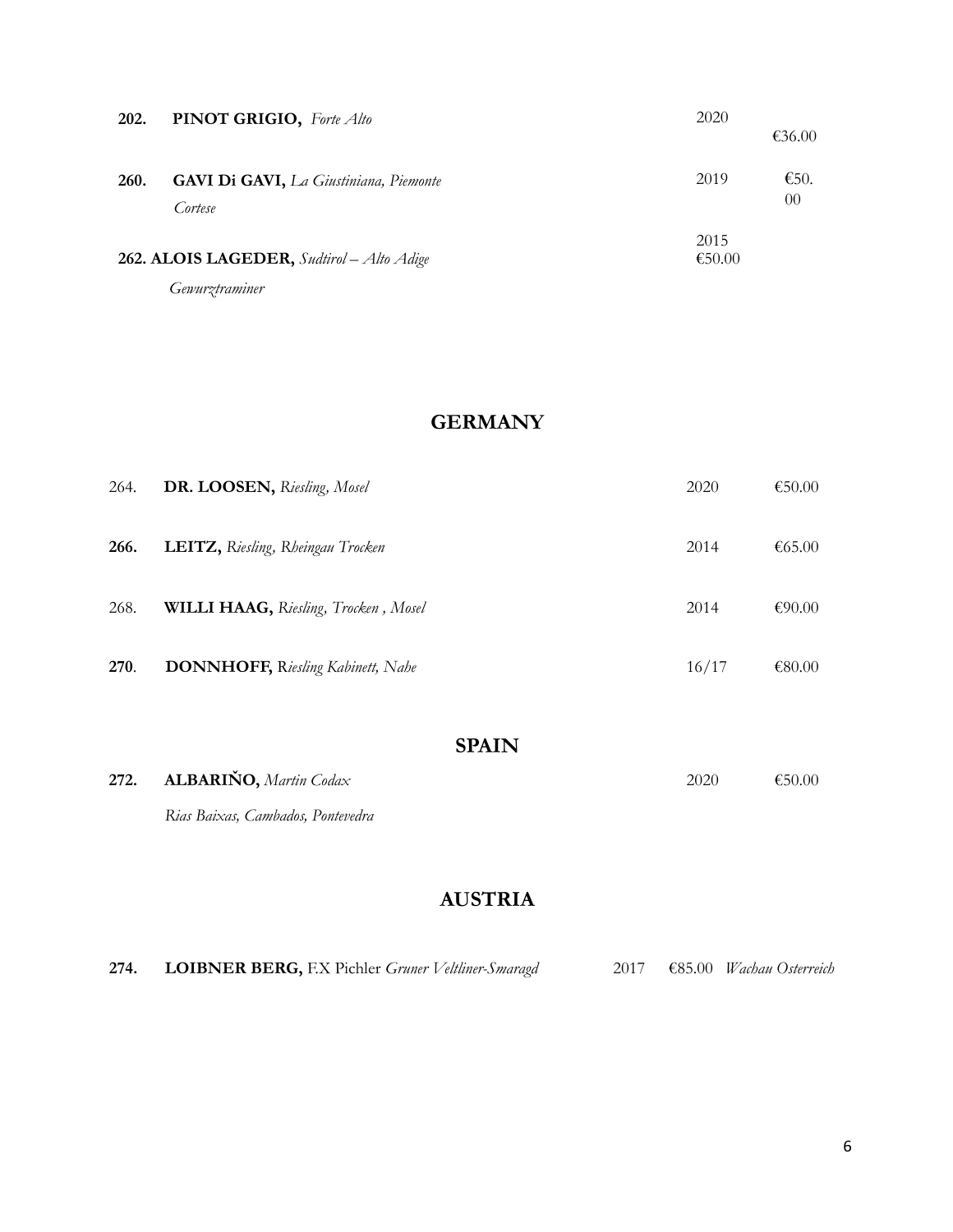| 276. | <b>AU BON CLIMAT</b> , <i>Chardonnay</i> – <i>Wild Boy</i><br>Santa Barbara, Jim Clendenen | 2018 | €75.00 |
|------|--------------------------------------------------------------------------------------------|------|--------|
|      | <b>CHILE</b>                                                                               |      |        |
| 278. | <b>GRAN VERANO</b> , Apaltagua, Sauvignon Blanc                                            | 2020 | €35.00 |
|      | <b>AUSTRALIA</b>                                                                           |      |        |
| 280. | <b>MILTON PARK, Chardonnay</b>                                                             | 2018 | €50.00 |
| 284. | PFEIFFER, Carlyle Chardonnay & Marsanne                                                    | 2011 | €55.00 |
| 286. | <b>TAHBILK</b> , Central Victoria, Marsanne                                                | 2009 | €60.00 |
| 288. | <b>MOUNT HORROCKS, Semillon Clare Valley</b>                                               | 2015 | €65.00 |
|      | 290. JIM BARRY - THE LODGE HILL, Clare Valley - Dry Riesling                               | 2013 | €70.00 |

## **NEW ZEALAND**

| 210.        | <b>HUNKY DORY, Sauvignon Blanc, Organic</b>                   | 2020 | €40.00 |
|-------------|---------------------------------------------------------------|------|--------|
|             | 292. KATE RADBURND, Hawkes Bay, Chardonnay                    | 2014 | €42.00 |
| 296.        | <b>DOG POINT</b> , Section 94, Sauvignon Blanc                | 2013 | €70.00 |
| 298.        | <b>NEUDORF,</b> Moutere Pinot Gris, Nelson, Tim and Judy Finn | 2010 | €80.00 |
| <b>300.</b> | <b>FELTON ROAD, Riesling</b>                                  | 2018 | €80.00 |

# **U.S.A**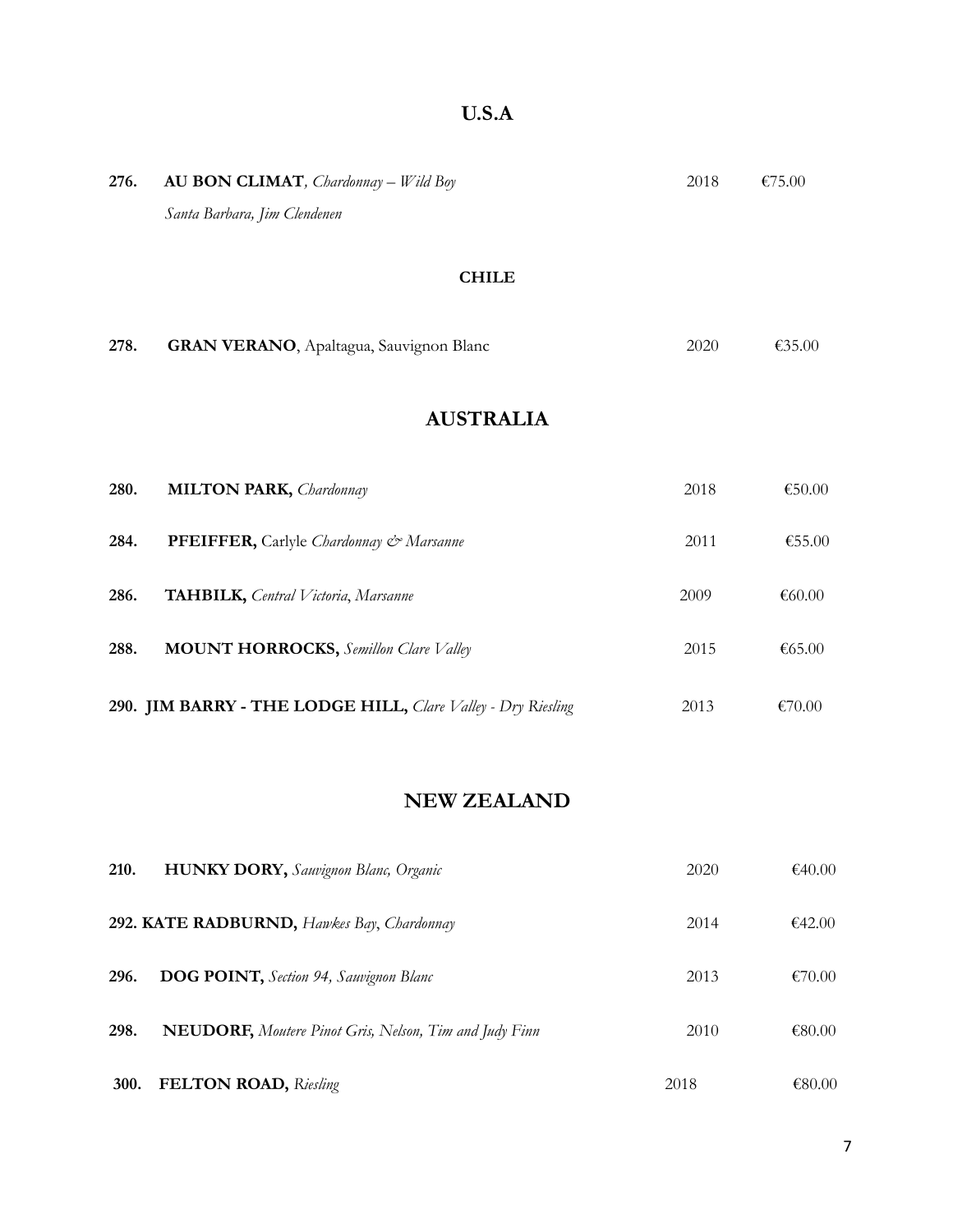### **SOUTH AFRICA**

**302. DE WETSHOF BON VALLON,** *Chardonnay* 2017 €50.00

# **RED WINES**

# **BORDEAUX**

## **HAUT MEDOC**

**416. MONCONSEIL GAZIN,** *Merlot et Cabernet* 2018 €50.00

#### **SAINT- ESTEPHE**

| 418. | <b>CHÂTEAU SAINT ESTEPHE, Cru Bourgeois</b>        | 2012 | €125.00 |
|------|----------------------------------------------------|------|---------|
| 420. | <b>CHÂTEAU DE PEZ, Cru Bourgeois Exceptionnel</b>  | 2014 | €200.00 |
|      | 422. CHÂTEAU COS D'ESTOURNEL, Deuxièmes Grand Crus | 1999 | €680.00 |
| 424. | <b>CHÂTEAU MONTROSE, Deuxièmes Grand Crus</b>      | 1998 | €750.00 |
| 426. | <b>CHÂTEAU MONTROSE, Deuxièmes Grand Crus</b>      | 1996 | €930.00 |
|      | 428. CHÂTEAU COS D'ESTOURNEL, Deuxièmes Grand Crus | 1985 | €950.00 |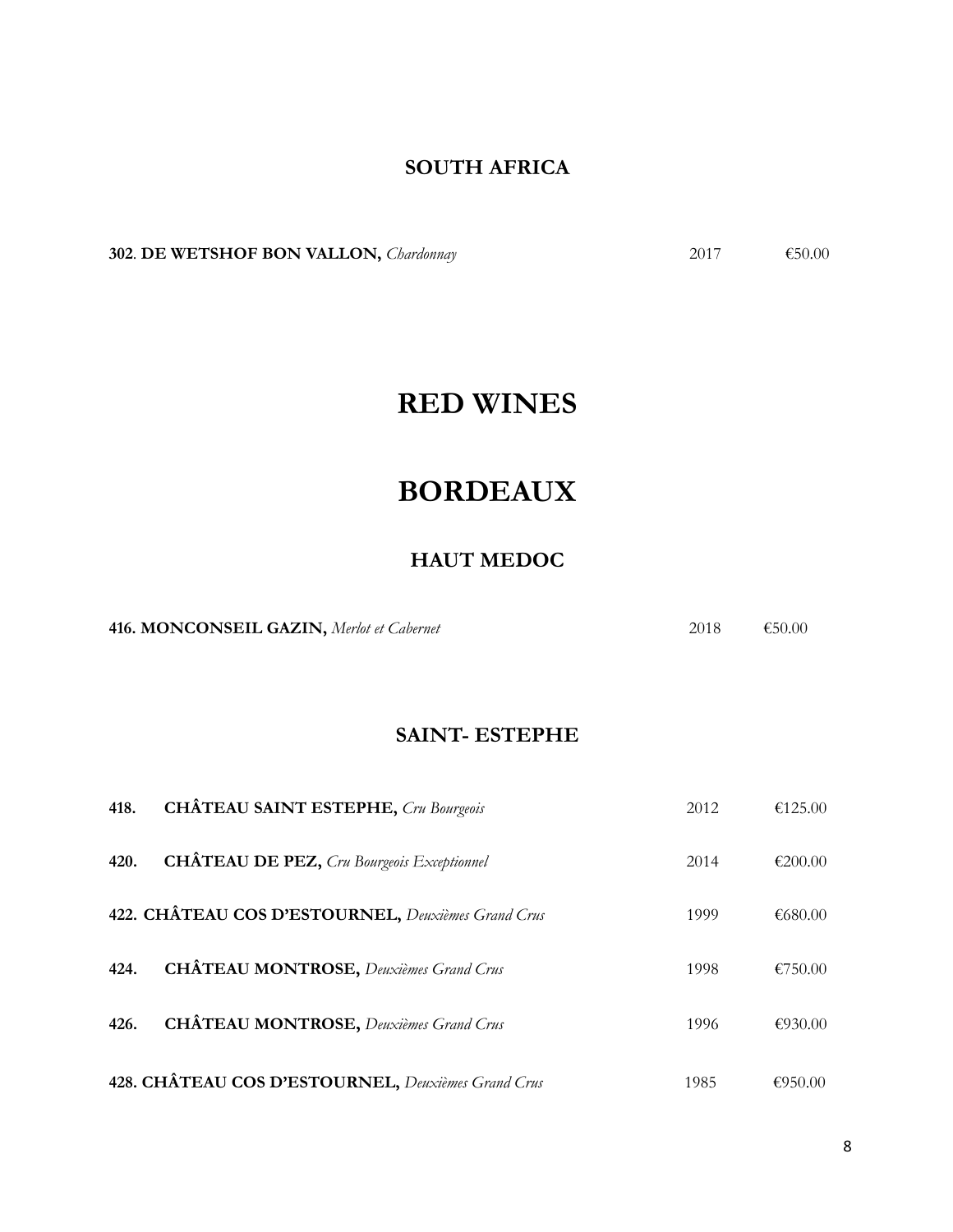### **PAUILLAC**

| 430. | <b>CHATEAU HAUT BAGES LIBERAL</b> , Cinquième Cru             | 2010 | €250.00  |
|------|---------------------------------------------------------------|------|----------|
| 432. | <b>CHÂTEAU MOUTON ROTHSCHILD</b> , "Premier Grand Cru Classé" | 1985 | €2900.00 |
| 434. | <b>CHÂTEAU MOUTON ROTHSCHILD, "Premier Grand Cru Classé"</b>  | 1996 | €3000.00 |
|      | <b>SAINT-JULIEN</b>                                           |      |          |
| 436. | <b>CHÂTEAU LAGRANGE</b> , <i>Troisièmes Crus Classés</i>      | 2009 | €300.00  |

**438. CHÂTEAU LEOVILLE-LAS CASES,** *Deuxièmes Grand Crus* 1982 €2000.00

### **GRAVES et PESSAC-LEOGNAN**

| 440 | <b>CHATEAU SIMON PEMPRIENTE, Merlot/Cabernet</b> | 2015 | €55.00  |
|-----|--------------------------------------------------|------|---------|
|     | <i>Famille Dufour</i>                            |      |         |
|     | 442. CHATEAU BRONDELLE, 50% Merlot 50% Cabernet  | 2010 | €100.00 |

# **MARGAUX**

| 444. | CHÂTEAU MARGAUX, "Premier Grand Cru Classé" |  | 1989 | €1985.00 |
|------|---------------------------------------------|--|------|----------|
|------|---------------------------------------------|--|------|----------|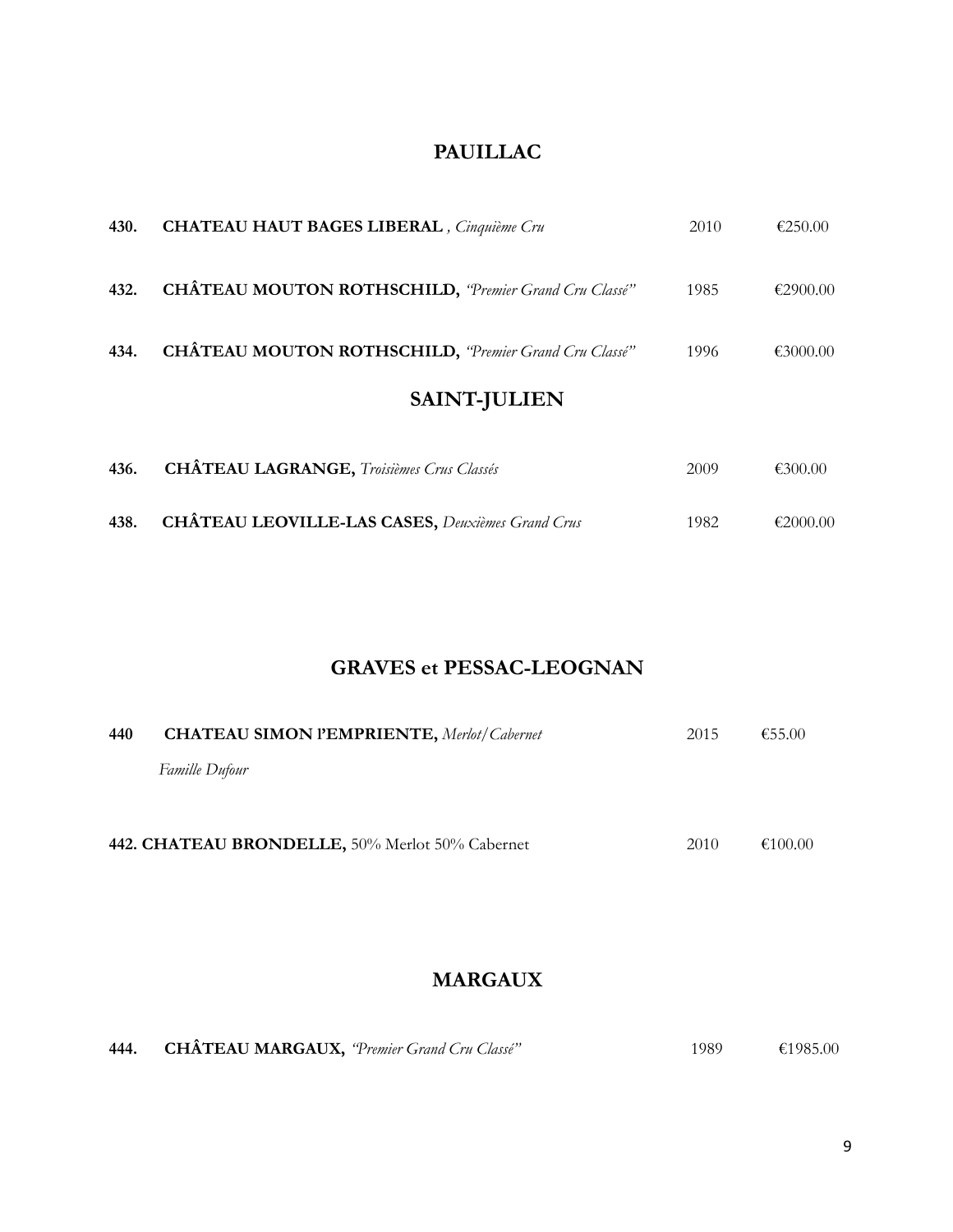# **SAINT-ÉMILION**

| 448. | <b>CHÂTEAU CHEVAL BLANC</b> , "Premier Grand Cru Classé" | 1986  | €2000.00 |
|------|----------------------------------------------------------|-------|----------|
| 450. | <b>CHÂTEAU CHEVAL BLANC</b> , "Premier Grand Cru Classé" | 1982. | €3000.00 |

### **POMEROL**

|      | 452. CARDINAL LALANDE, Lalande de Pomerol          | 2019 | €45.00 |
|------|----------------------------------------------------|------|--------|
| 454. | <b>CHATEAU MONCETS</b> , <i>Lalande de Pomerol</i> | 2014 | €75.00 |

## **FRONSAC**

| 456. CHÂTEAU LA VIEILLE CURE | 2008 | €135.00 |
|------------------------------|------|---------|
|                              |      |         |

*Merlot, Cabernet Franc, Cabernet Sauvignon*

### **BURGUNDY**

**458. BOURGOGNE,** *Olivier Leflaive* - **2016 €90.00 €90.00**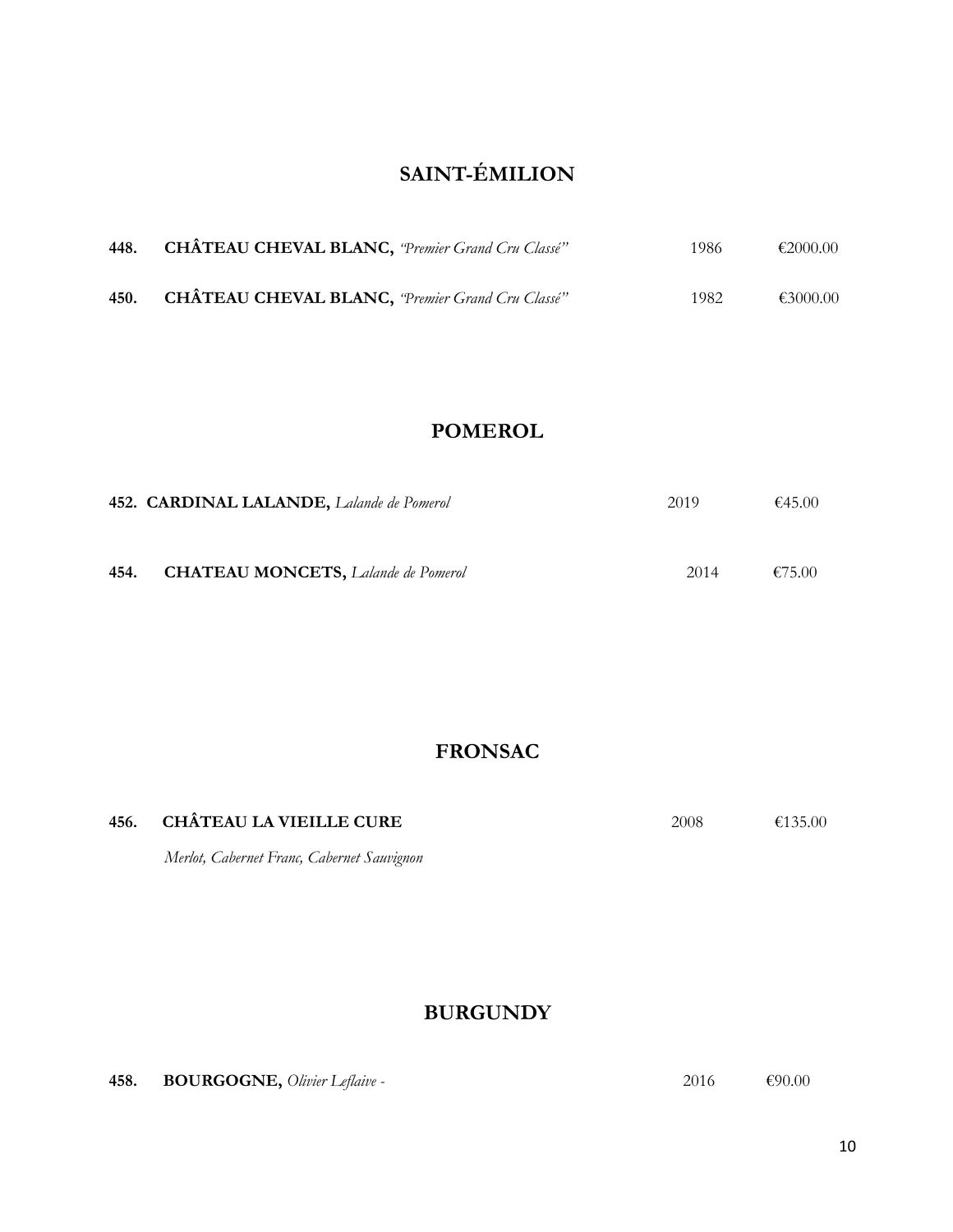# **CÔTES DE NUIT**

| 460. | <b>CHAMBOLLE MUSIGNY</b> , "1er Cru Les Charmes",                                  | 1999 | €400.00 |
|------|------------------------------------------------------------------------------------|------|---------|
|      | Joel Hudelot-Baillet                                                               |      |         |
|      |                                                                                    |      |         |
| 462. | <b>CLOS VOUGEOT Grand Cru, Domaine Jacques Prieur,</b>                             | 1998 | €420.00 |
|      | Antonin Rodet                                                                      |      |         |
|      |                                                                                    |      |         |
| 464. | <b>CHAMBERTIN Grand Cru,</b> "Clos de Beze", Domaine Faivelay                      | 1993 | €480.00 |
|      | <b>CÔTES DE BEAUNE</b>                                                             |      |         |
|      |                                                                                    |      |         |
| 466. | <b>NUITS ST GEORGE</b> , Remoissenet Père & Fils                                   | 2015 | €175.00 |
|      |                                                                                    |      |         |
| 468. | VOLNAY PREMIER CRU, "Champans", Dom. des Comtes Lafon                              | 1999 | €350.00 |
|      |                                                                                    |      |         |
| 470. | <b>POMMARD</b> , <i>Domaine Jean</i> - <i>Marc Bouley</i> , - 1 <i>Bottle only</i> | 1998 | €250.00 |
|      |                                                                                    |      |         |
|      |                                                                                    |      |         |

# **BEAUJOLAIS**

| 471. | BEAUJOLAIS – LANTIGNIE, Jean -Paul – Dubost                   | 2018 | €50.00 |
|------|---------------------------------------------------------------|------|--------|
|      |                                                               |      |        |
| 472. | <b>FLEURIE</b> , <i>Gamay</i> , <i>Cuvee</i> Le <i>Vivier</i> | 2019 | €66.00 |

# **THE RHÔNE VALLEY: The North**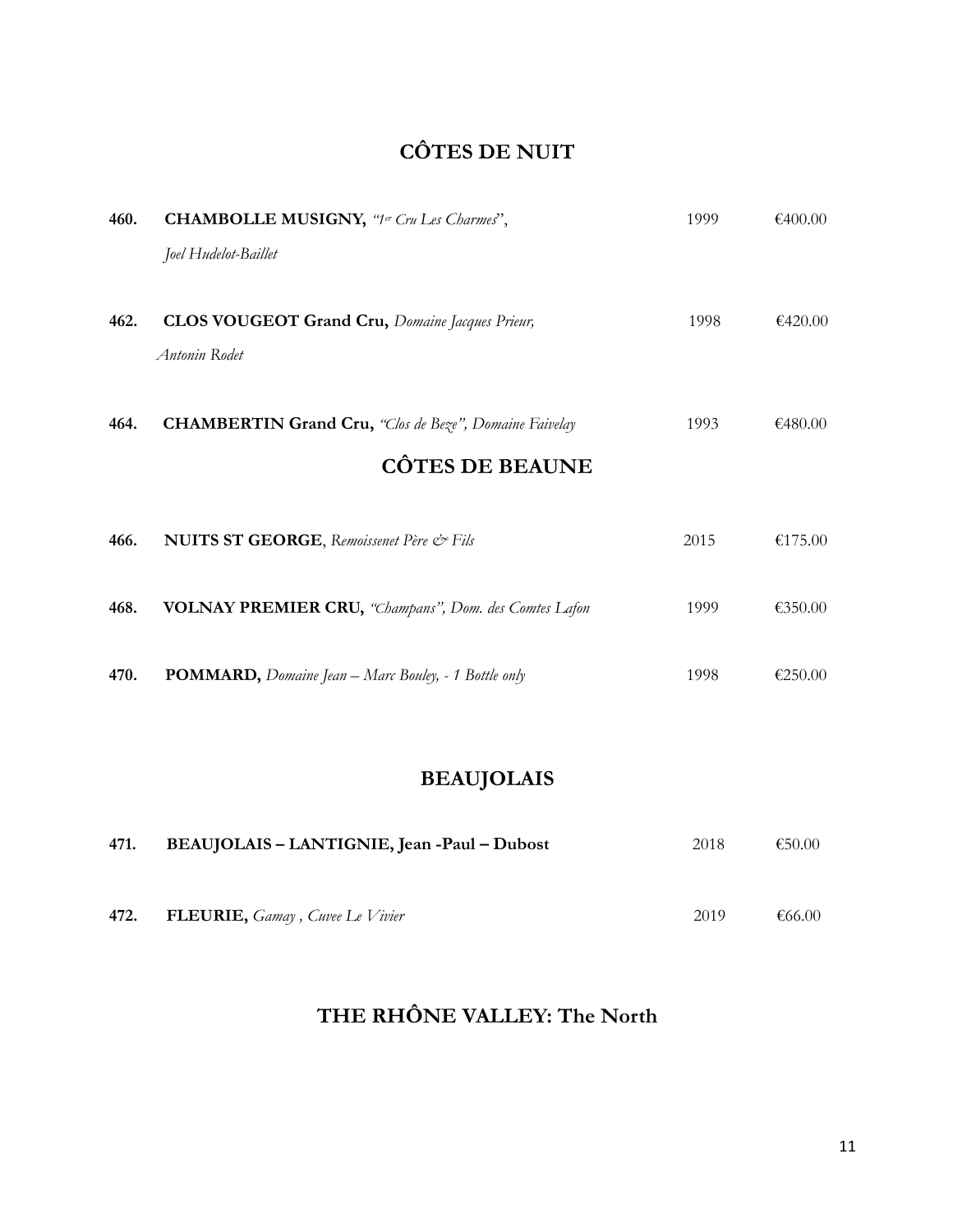# **CÔTE ROTIE**

| 474. | LA MOULINE, Côte Blonde, Chateau D'Ampuis, E. Guigal | 1998 | €700.00 |
|------|------------------------------------------------------|------|---------|
| 476. | LA LANDONNE, Côte Brune, Chateau D'Ampuis, E.Guigal  | 1998 | €800.00 |

# **THE RHÔNE VALLEY: The South**

| 478. | <b>CÔTES DU RHÔNE</b> , Réserve des Armoiries | 2020 | €40.00 |
|------|-----------------------------------------------|------|--------|
|------|-----------------------------------------------|------|--------|

### **CHATEAUNEUF- DU- PAPE**

| 480. | <b>TÈLÈGRAMME</b> , <i>Vignobles Brunier</i>                                  | 2015 | €135.00  |
|------|-------------------------------------------------------------------------------|------|----------|
| 482. | <b>CHATEAU VIEUX TELEGRAPH, Brunier</b>                                       | 2016 | €200.00  |
| 484. | <b>CHATEAU DE BEAUCASTEL</b> , Pierre Perrin                                  | 2009 | €255.00  |
| 486. | <b>CHATEAU DE BEAUCASTEL</b> , Grande Cuvèe,                                  | 1990 | €2500.00 |
|      | $\mathbf{r}$ $\mathbf{r}$ $\mathbf{r}$ $\mathbf{r}$ $\mathbf{r}$ $\mathbf{r}$ |      |          |

*"Cuvèe Hommage à Jacques Perrin"*

## **LANGUEDOC**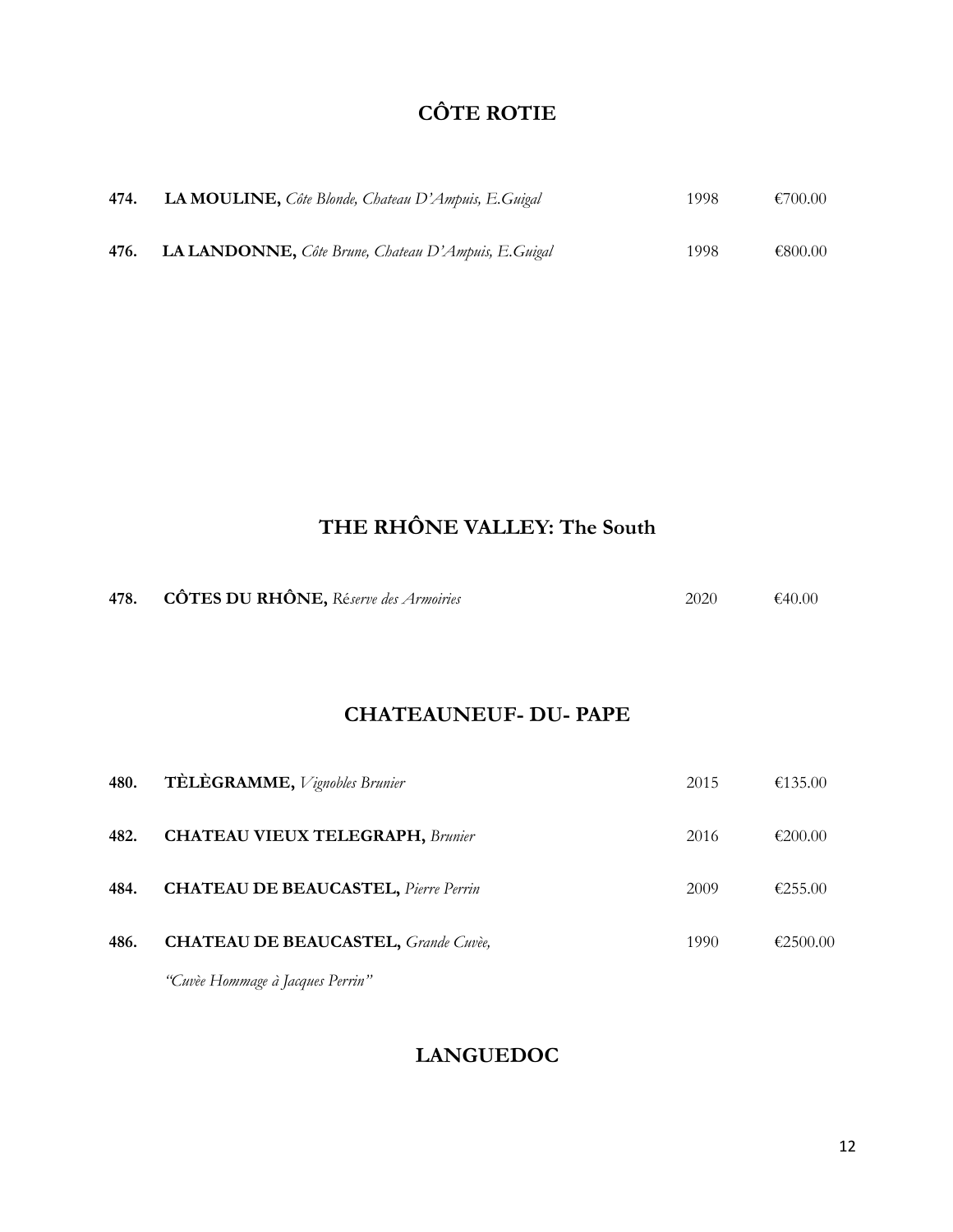# **PROVENCE**

| 492. | <b>DOMAINE TEMPIER "BANDOL", Mourvedre, Grenache, Cinsault</b> | 2015 | €120.00 |
|------|----------------------------------------------------------------|------|---------|
|      | Cuvee Classique, Peyrauds – Organic                            |      |         |
| 494. | <b>DOMAINE DE TREVALLON, Eloi Durrbach</b>                     | 2009 | €250.00 |

### **SPAIN**

| 496. | VINA BUJANDA, Crianza, Rioja                | 2018<br>€40.00 |
|------|---------------------------------------------|----------------|
| 498. | <b>CAMINS DEL PRIORAT, Alvaro Palacios</b>  | 2016<br>€70.00 |
| 500. | <b>BODEGA EMILIO MORO, Ribera del Duero</b> | €75.0<br>2018  |
| 502. | <b>FINCA VELPEDRA</b> Rioja Reserva         | 2014<br>€90.0  |

### **PORTUGAL**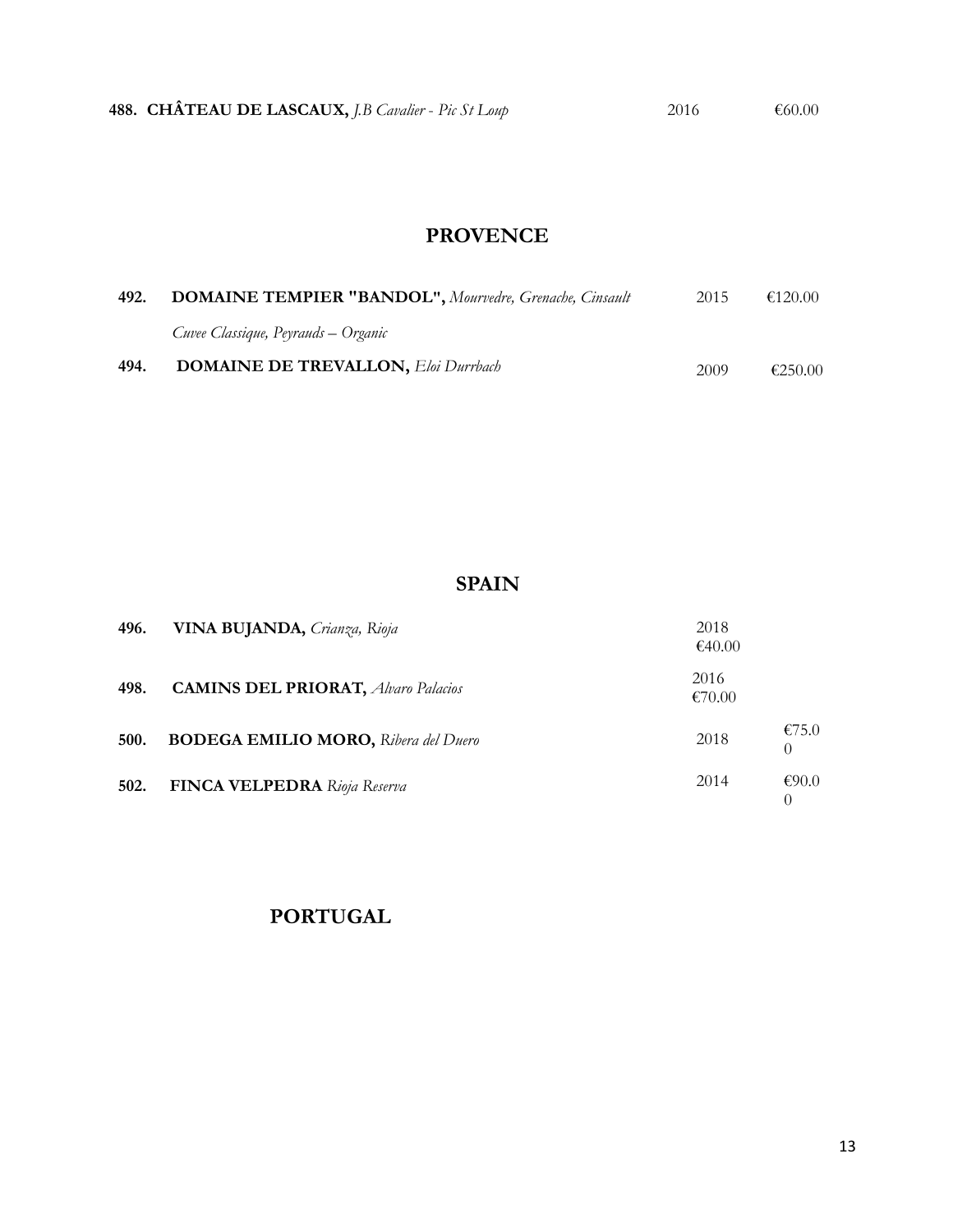| 504. | <b>QUINTA DO MOURO, ALENTO, Alentejano</b>  | 2017  |
|------|---------------------------------------------|-------|
|      | Trincadeira – Aragones – Cabernet Sauvignon | €40.0 |

## **CROATIA**

|                                                |      | €80.0 |
|------------------------------------------------|------|-------|
| 506. MATOŠEVIĆ, Grimalda Istria - Merlot Teran | 2016 |       |

# **ITALY**

| 508. | LAMA DI PIETRA, Nero di troia, Puglia                  | 2020 | €40.00  |
|------|--------------------------------------------------------|------|---------|
| 510. | ROSSO CONERO, San Lorenzo, Umani Ronchi                | 2018 | €50.00  |
| 512. | <b>DOLCETTO D'ALBA, Dolcetto, Pira, Piemonte</b>       | 2020 | €50.00  |
| 514. | LANGHE, Nebbiolo, Piemonte                             | 2019 | €80.00  |
| 516. | <b>INSOGLIO DEL CINGHIALE, Cabernet, Merlot, Syrah</b> | 2016 | €70.00  |
|      | 520. ROCCATO, Sangiovese, Cab Sav, Rocca Delle Macie   | 2012 | €120.00 |
| 522. | <b>AMARONE RESERVA COSTERA, Masi, Veneto</b>           | 2015 | €125.00 |
| 525. | <b>BRUNELLO di MOLTALCINO, Conti di Costani</b>        | 2015 | €220.00 |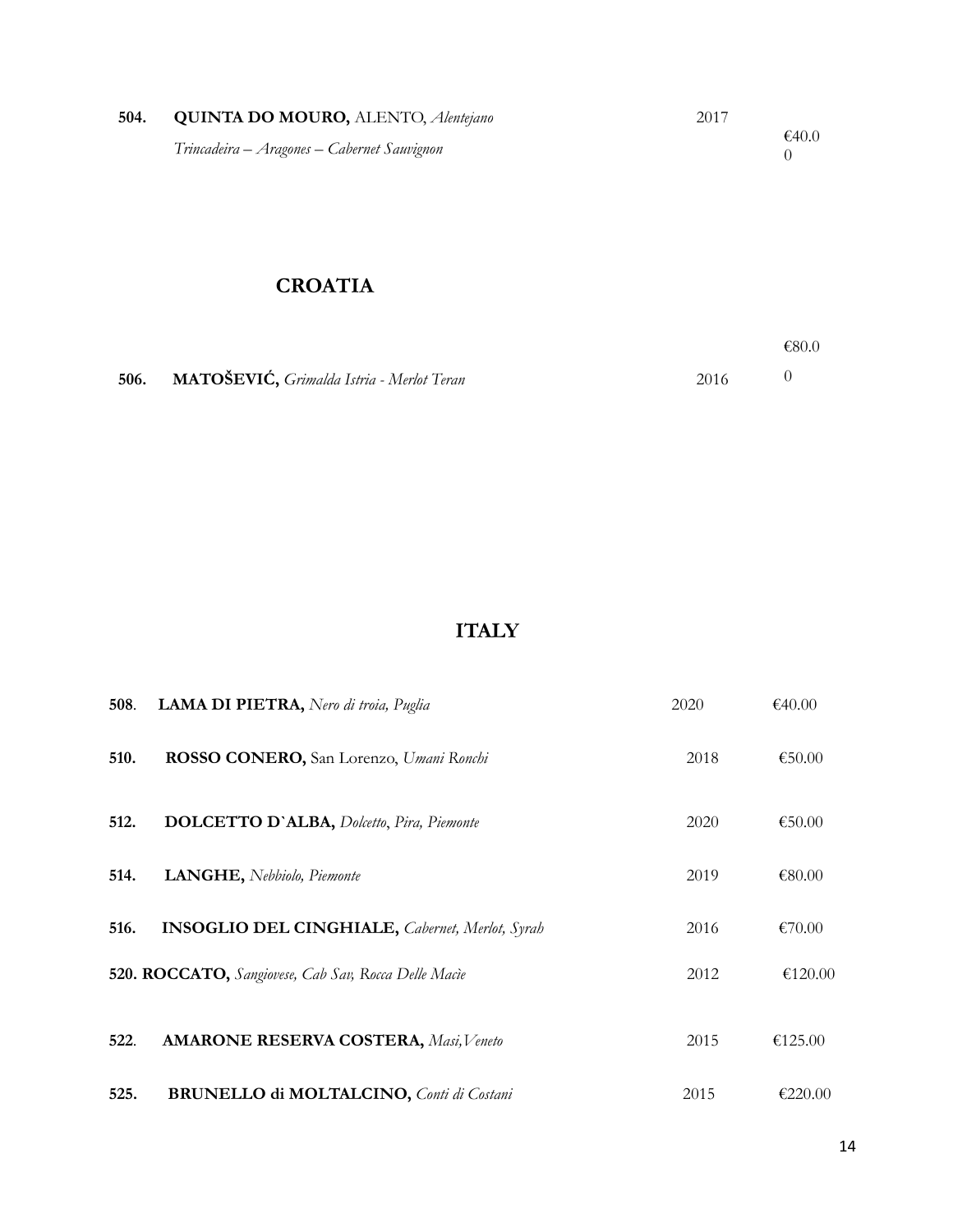### **AUSTRALIA**

| 528. | <b>MORAMBRO CREEK, Padthaway, Cabernet</b>           | 2009 | €80.00  |
|------|------------------------------------------------------|------|---------|
|      | 530. VASSE FELIX, Margaret River, Cabernet Sauvignon | 2015 | €.65.00 |
|      | 532. SHAW + SMITH, Shiraz, Adelaide Hills            | 2018 | €90.00  |
| 534. | <b>CAPE MENTELLE, Margaret River, Shiraz</b>         | 2016 | €80.00  |
| 536. | PENFOLDS, "Grange", South Australia, Shiraz          | 1995 | €500.00 |

### **NEW ZEALAND**

| 540. | <b>CJ PASK,</b> Cabernet Sauvignon - Hawkes Bay      | 2013 | €70.00 |
|------|------------------------------------------------------|------|--------|
| 542. | FELTON ROAD, Pinot Noir, Bannockburn - Central Otago | 2015 | €160.0 |

### **ARGENTINA**

| 544. | <b>CHAKANA</b> , Nuna Estate, Malbec, Argentina   | 2019 | €50.00 |
|------|---------------------------------------------------|------|--------|
| 546. | <b>FINCA SOPHENIA</b> , Malbec Reserve, Argentina | 2019 | €60.00 |

### **CHILE**

| 548 | <b>GRAN VERANO</b> , Apaltagua, Carmenere | 2016 | €35.00 |
|-----|-------------------------------------------|------|--------|
|     |                                           |      |        |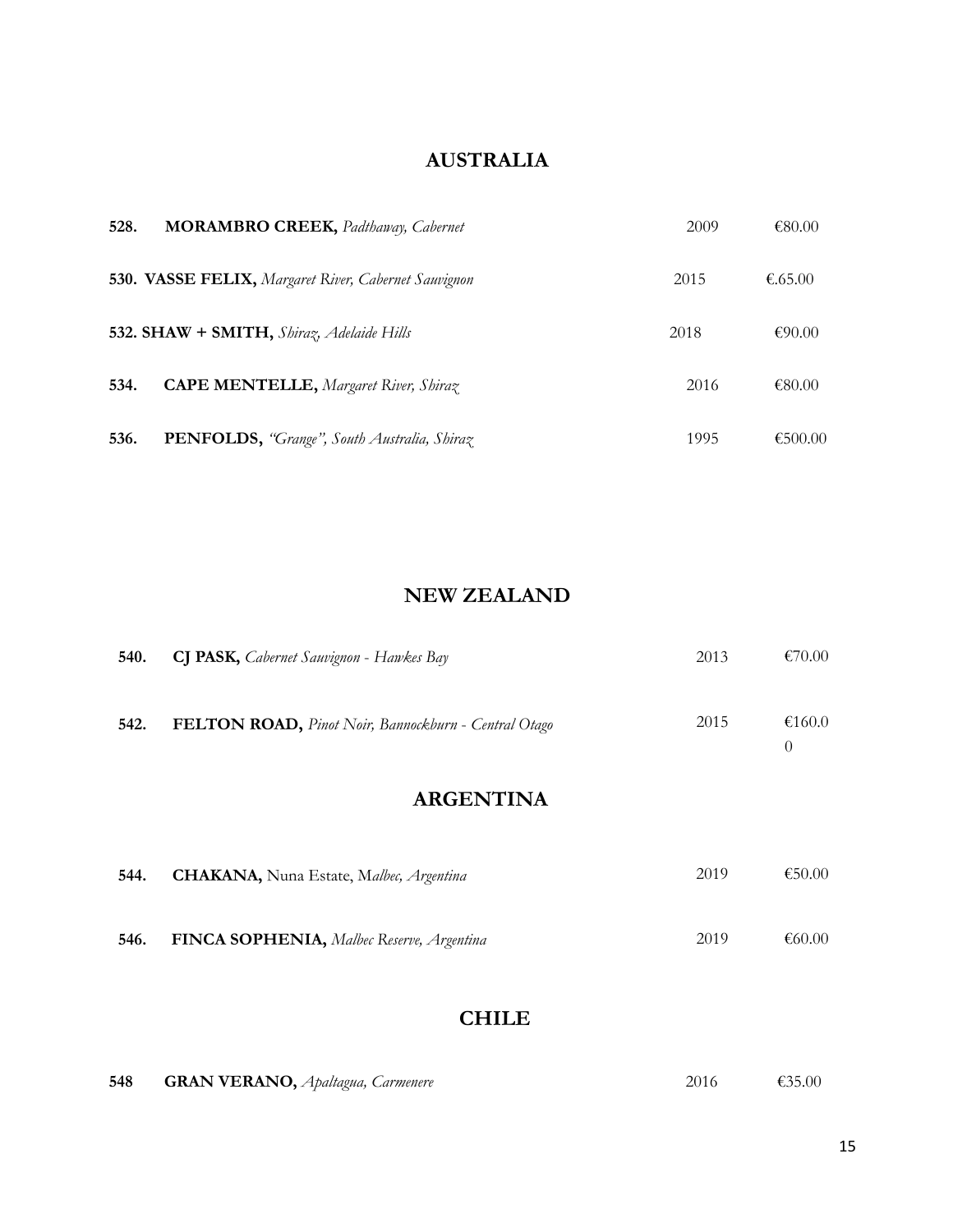| 550. | <b>VALDIVIESO</b> , <i>Caballo Loco</i> 17  | N V | €80.00 |
|------|---------------------------------------------|-----|--------|
|      | Cabernet Sauvignon, Malbec, Cabernet France |     |        |

# **CALIFORNIA**

| 554. | RIDGE VINEYARDS, Lytton Springs, Sonoma County     | 2018 | €140.00 |
|------|----------------------------------------------------|------|---------|
| 556. | <b>ROCHIOLI, Russian River, Pinot Noir</b>         | 2013 | €150.00 |
| 558. | <b>SHAFER</b> , Napa Valley, Merlot                | 2014 | €195.00 |
| 560. | <b>TYLER</b> Sandford & Bendeict, Santa Rita Hills | 2015 | €200.00 |

## **SOUTH AFRICA**

| 564. | <b>KANONKOP</b> , Pinotage, Kadette                                  | 2018 | €45.00      |
|------|----------------------------------------------------------------------|------|-------------|
| 566. | <b>WOLF TRAP,</b> Syrah, Mouverdre, Viognier                         | 2018 | €40.00      |
| 568. | <b>CHOCOLATE BLOCK,</b> Syrah, Grenache, Cab Sav, Cinsault, Viognier | 2019 | €90.00      |
| 570. | <b>BOEKENHOUTSKLOOF,</b> Syrah, Franschoek                           | 2015 | €150.0<br>0 |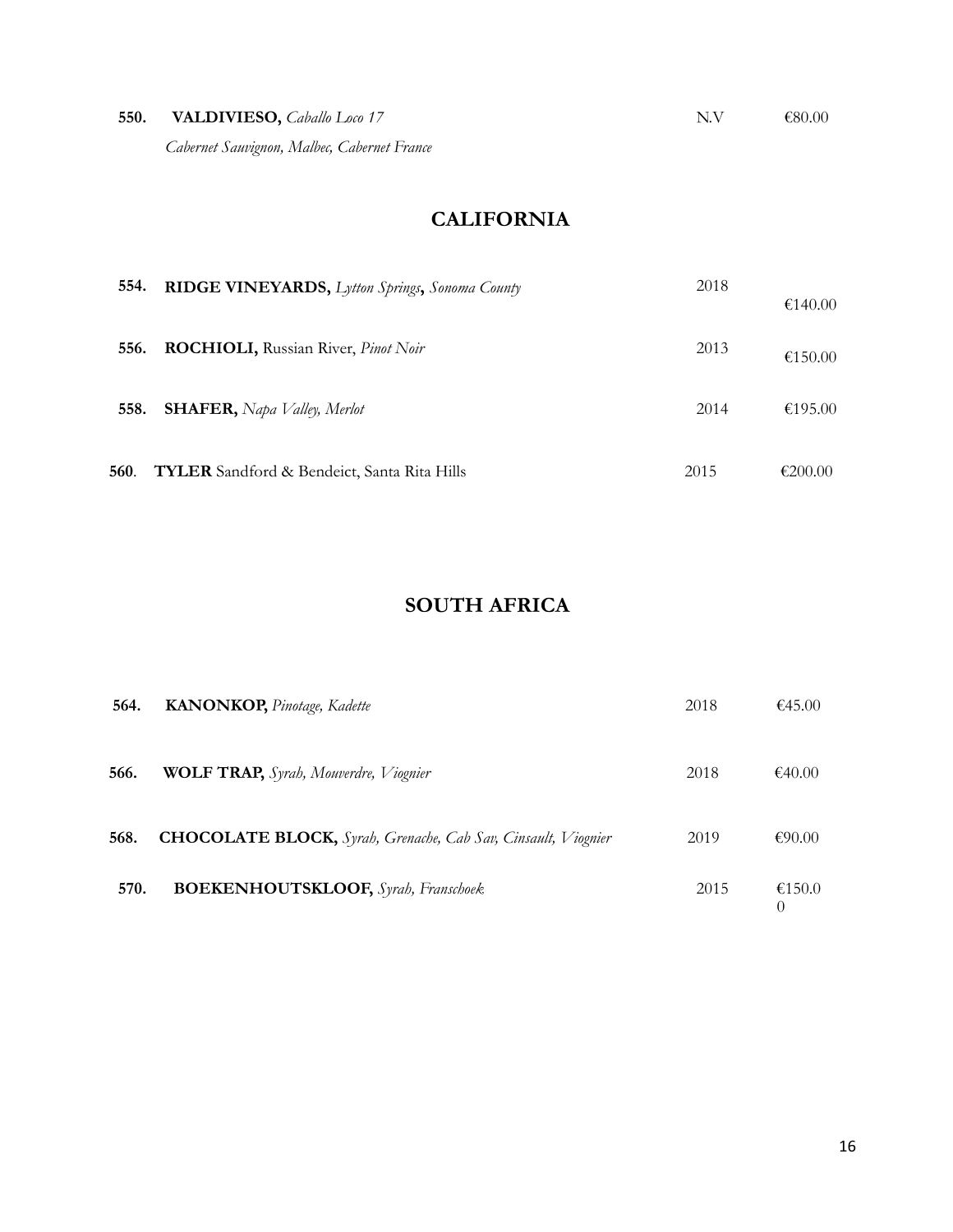#### **LEBANON**

**Bekaa**

 **Vallee De La** 

| 572. | <b>MASSAYA</b> , Cinsault, Cabernet Sauvignon, Syrah<br>Le Colombier                   | 2018 | €55.0 |
|------|----------------------------------------------------------------------------------------|------|-------|
| 574. | HOCHAR, Chateau Musar, Cinsault, Syrah<br>Tempranillo, Grenache Noir                   | 2015 | €80.0 |
| 576. | <b>CHATEAU KSARA, Réserve du Couvent,</b><br>Syrah, Cabernet Franc, Cabernet Sauvignon | 2016 | €85.0 |

# **HALF BOTTLE WHITE SELECTION 37.5 cl**

| 700. | <b>GEWÜRZTRAMINER</b> , Famille Hugel, Alsace | 2013 | £28.0 |
|------|-----------------------------------------------|------|-------|
| 710. | <b>SANCERRE,</b> Sauvignon Blanc, France      | 2018 | €36.0 |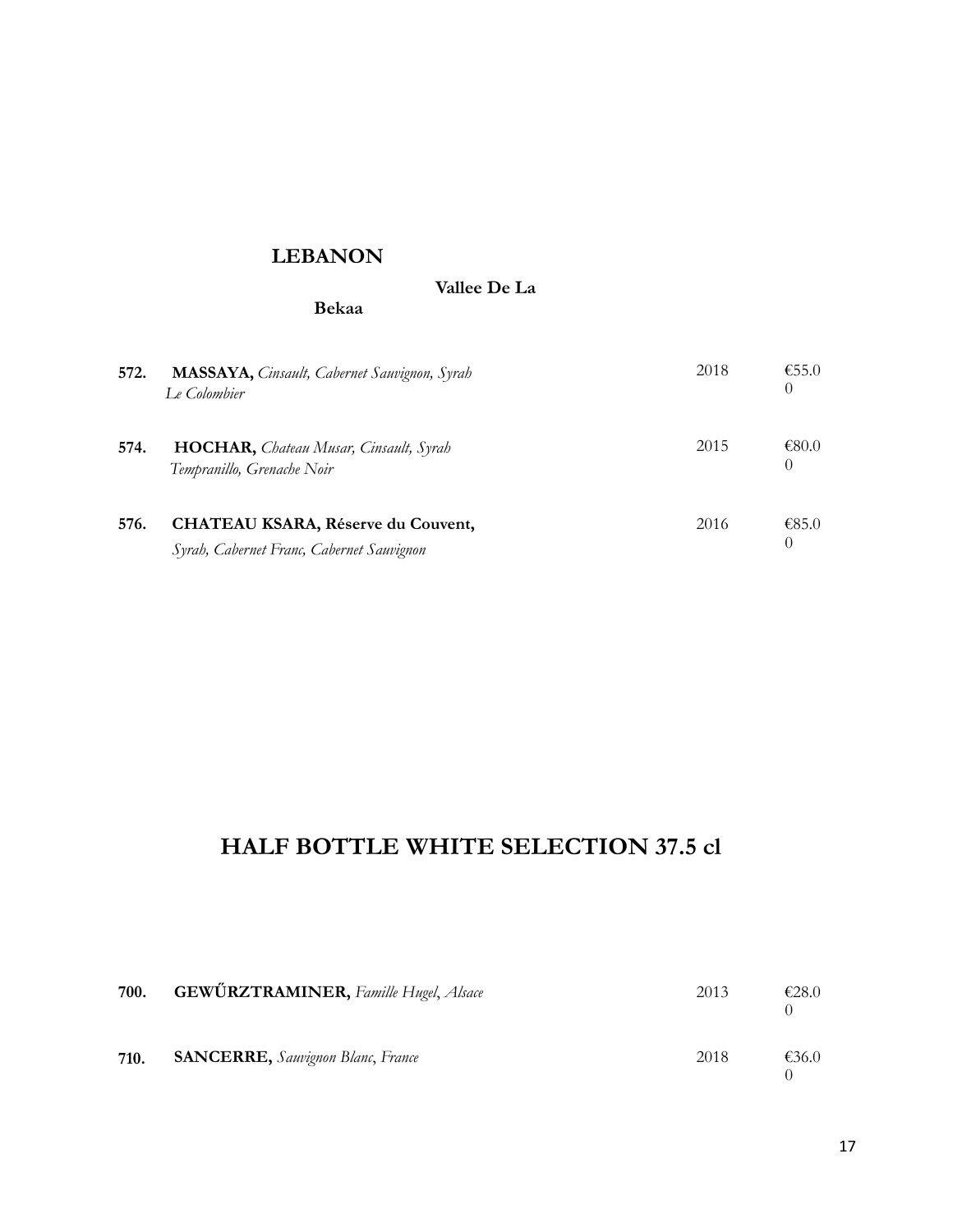| 720. | <b>MACON VILLAGES</b> , <i>Chardonnay</i> , France | 2018 | €26.5 |
|------|----------------------------------------------------|------|-------|
| 730. | <b>MUSCADET</b> , Melon de Bourgogne               | 2017 | E22.0 |

# **HALF BOTTLES RED SELECTION 37.5 CL**

| 750. | <b>CHATEAUNEUF DU PAPE, Domain du Vieux Lazaret</b>   | 2014 | €50.0<br>$\left( \right)$ |
|------|-------------------------------------------------------|------|---------------------------|
| 760. | FLEURIE, Château du Beauregard                        | 2017 | €26.5<br>$\left( \right)$ |
| 770. | <b>ALTOSUR</b> , Malbec, Argentina                    | 2018 | €25.5<br>$\left( \right)$ |
| 780. | <b>CHATEAU DUTRUCH GRAND POUJEAU, Moulis-en-Medoc</b> | 2012 | €50.0<br>$\Omega$         |
| 782. | RIDGE VINEYARDS LYTTON SPRING, Dry Creek Valley USA   | 2015 | €50.00                    |

# **SWEET WINES**

# **Botrytis and Stickies**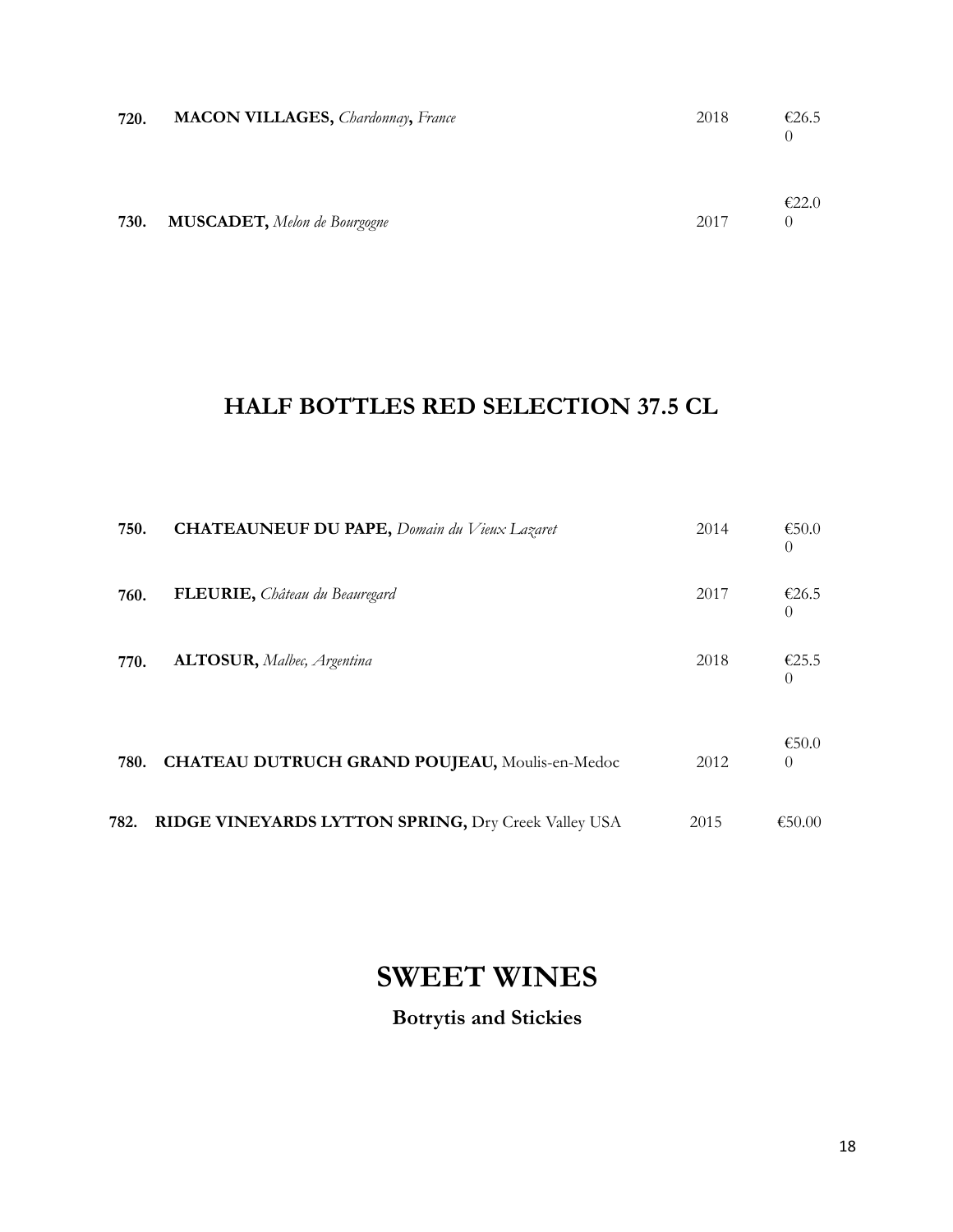### **FRANCE**

| 800 | <b>MONBAZILLAC</b> , Belingard                                   | 2011 | Glass            | €8.50            |
|-----|------------------------------------------------------------------|------|------------------|------------------|
|     | Semillon, Sauvignon, Muscadelle                                  |      | Bottle           | €60.00           |
| 810 | <b>CHATEAU SIMON CLASSIQUE</b><br>Semillon/Sauvignon - Sauternes | 2019 | Glass            | €15.00           |
|     | <b>CALIFORNIA</b>                                                |      |                  |                  |
| 820 | <b>ELYSIUM</b> , Black Muscat                                    | 2017 | Glass            | €8.50            |
|     | Andrew Quady                                                     |      | Bottle           | €60.00           |
|     |                                                                  |      | 375ml            |                  |
|     | <b>HUNGARY</b>                                                   |      |                  |                  |
|     | $H \cap T$                                                       | 2000 | Ro <sub>tt</sub> | $\epsilon$ 90.00 |

| 830 | <b>TOKAJI ASZU, Oremus, 5 Puttonyos</b> | 2000 | Bottle | €90.00 |
|-----|-----------------------------------------|------|--------|--------|
|     | Furmint Harsleveln, Muscat de Lunel     |      | 50ml   |        |

# **ITALY**

| 850 | VIN SANTO – ROCCA DELLA MACIE | 2009 | Bottle. | €70.00 |
|-----|-------------------------------|------|---------|--------|
|     | Trebbiano & Malvasia          |      | 50ml    |        |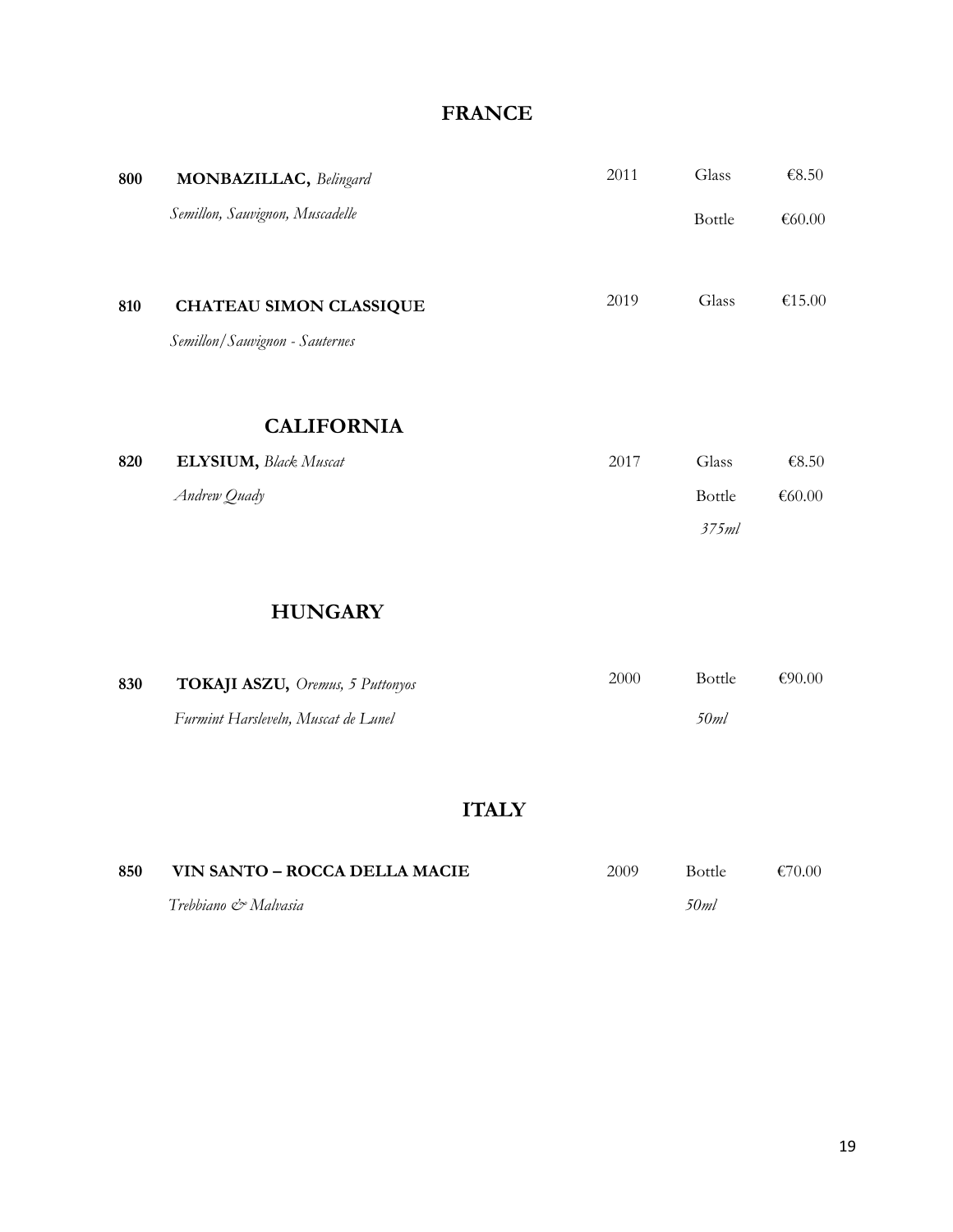# **CHAMPAGNE**

#### **VINTAGE**

|      | 900. CHARLES HEIDSEICK, Brut, Reims               | 2006  | €300.00 |
|------|---------------------------------------------------|-------|---------|
| 910. | <b>POL ROGER "SIR WINSTON CHURCHILL", Epernay</b> | 2002  | €500.00 |
|      | 920. BOLLINGER R.D, $A\ddot{y}$                   | 96/02 | €550.00 |

### **NON VINTAGE**

| 930. | <b>CHARLES HEIDSEICK, Brut, Reims</b>                       | N/V | €110.00 |
|------|-------------------------------------------------------------|-----|---------|
| 940. | <b>VEUVE CLICQUOT, Brut, Reims</b>                          | N/V | €130.00 |
| 950. | <b>RUINART</b> , <i>Blanc De Blanc</i> , Brut, <i>Reims</i> | N/V | €180.00 |

### **ROSE**

| 970. | <b>BILLECART-SALMON, Brut Rose, Mareuil-Sur-Ay</b> | N/V | €160.00 |
|------|----------------------------------------------------|-----|---------|
| 980. | <b>VEUVE CLICQUOT, Brut Rose, Reims</b>            | N/V | €160.00 |

### **SPARKLING**

| 990. | <b>PROSECCO</b> – Furlan, Spumante, DOC | €60.00 |
|------|-----------------------------------------|--------|
|      |                                         |        |